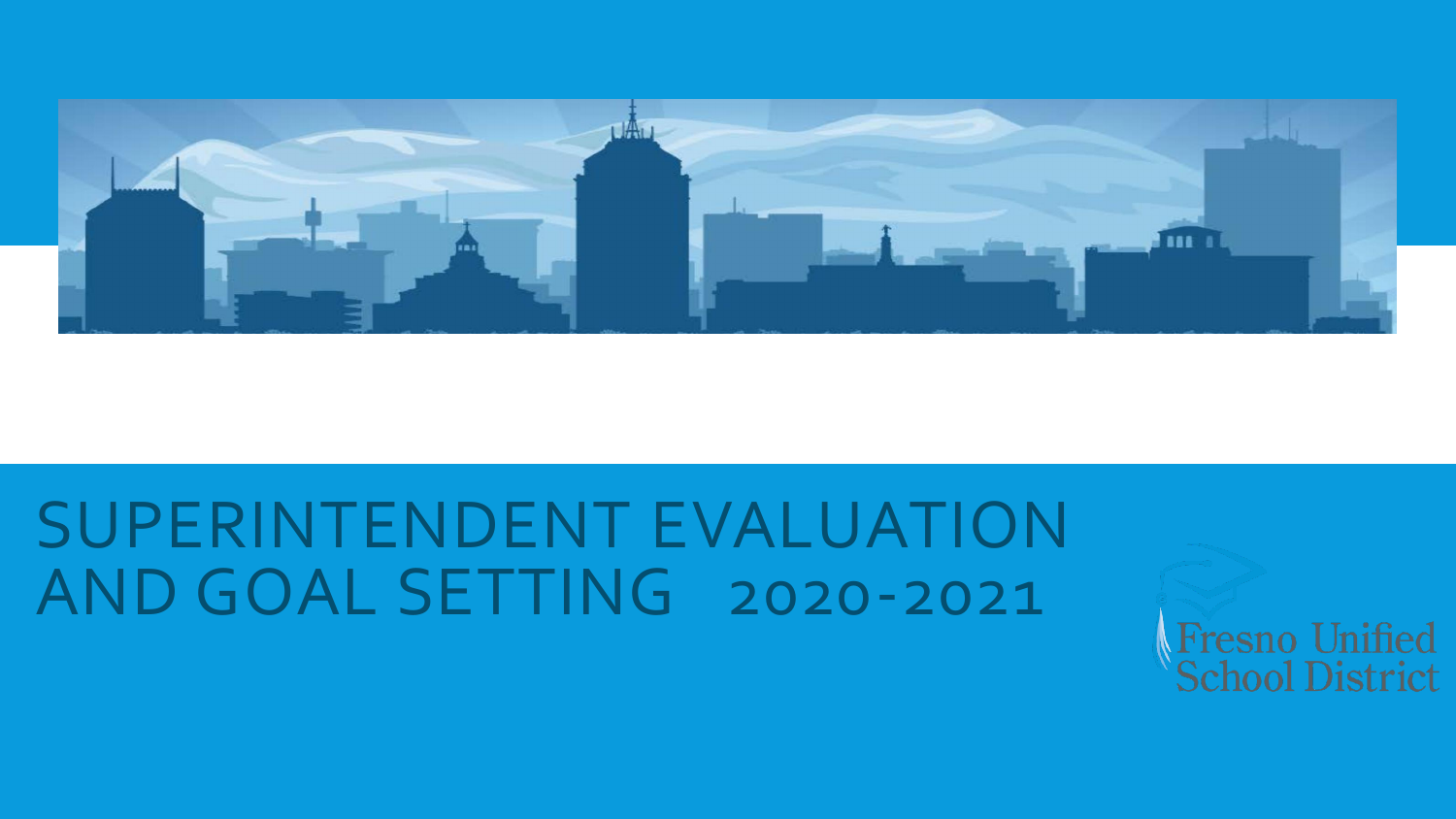# SWOT ANALYSIS FROM EVALUATION



Trustees identified Superintendent **strengths** - areas FUSD operations working well.



They identified Superintendent **growth opportunities** - areas for improvement.

They identified areas Superintendent should pursue to **improve District success**



They cited **external threats** which could potentially put District success at risk.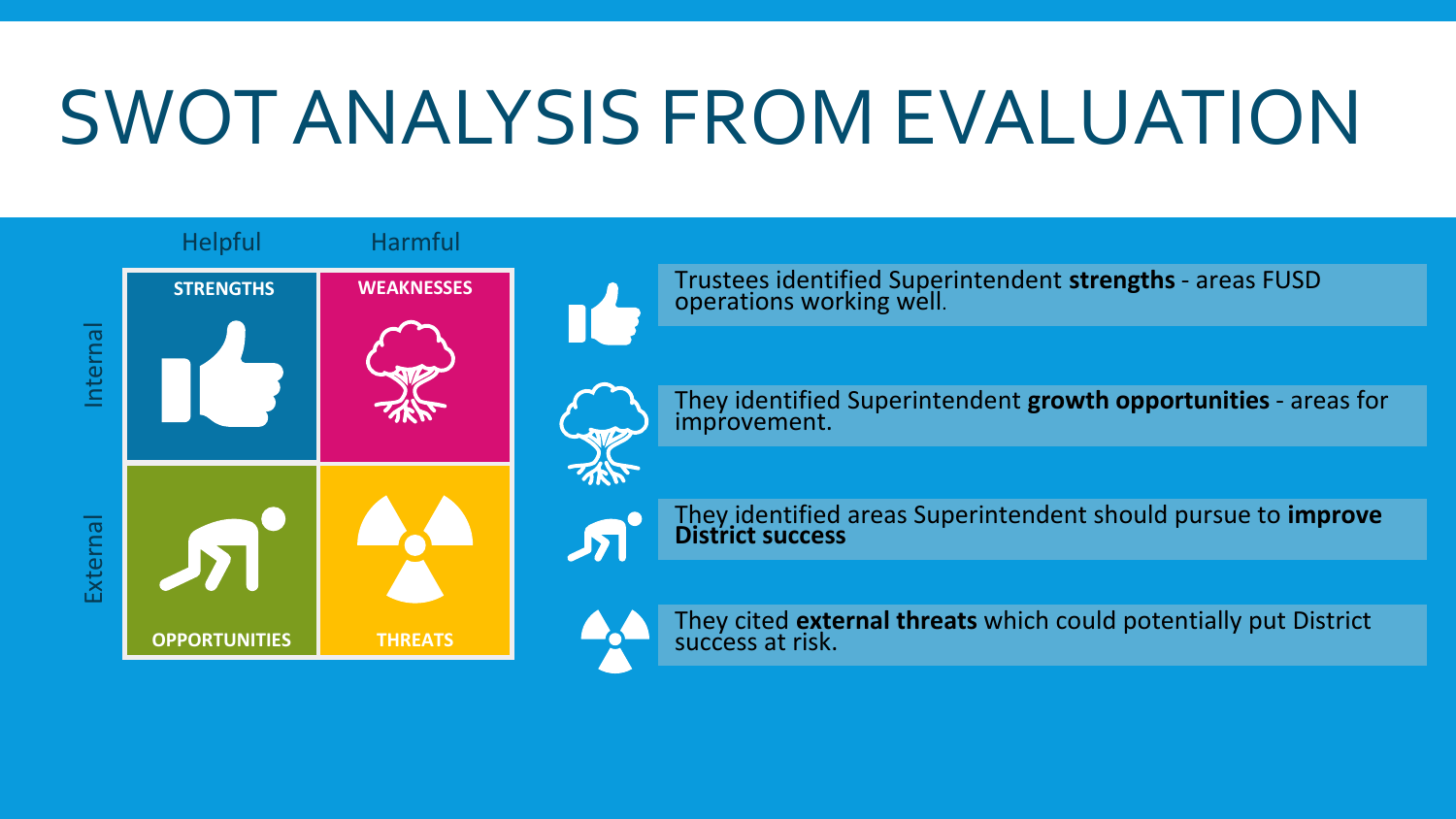### **Strengths** Weaknesses Opportunities Threats

**Strong COVID Response** :

- Call Center Approach
- Adapting to work/learn-from-home environment
- Acquiring technology short turnaround time
- Feeding entire Fresno community in a time of true crisis.

**Capable employees recruited via competitive process**, with goal of workforce reflecting student population.

### **Increased leadership presence**:

- Calm and pleasant demeanor even during tough times
- Leading with a stronger, more confident style

Dividends from investment made in **positive relationships with FUSD labor partners**.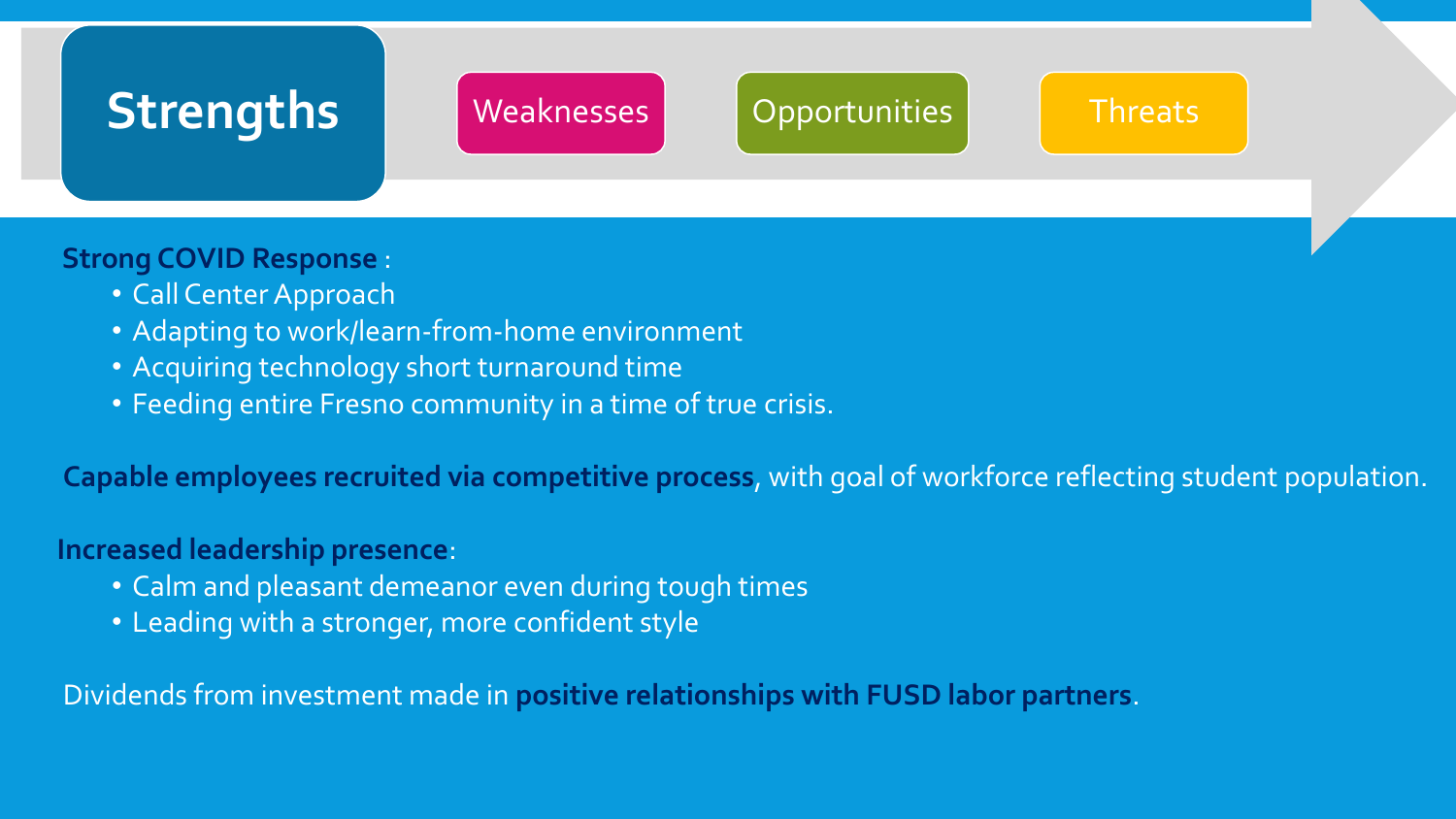### Strengths **Weaknesses** Opportunities Threats

Cabinet will grow in 2021 and hope to address:

- Opportunity to focus Nelson time, build capacity, delegate and hold accountable top staff members.
- Team must be proactive think tank for post-COVID learning loss mitigation.

Board expects to hear emerging issues at concept stage, much earlier in policy development cycle.

- Vet "political" hot topic issues
- Gauge full-board interest and perspectives
- Consult on labor relations strategy more frequently, both COVID and bargaining

Pay better attention to cross cultural/monolingual non-English communication practices District-wide:

- Lessons learned from LCAP feedback sessions in Spanish
- Translate most important documents early and often.
- Recalibrate messages where necessary to the literacy level of the typical FUSD parent.

When possible, streamline Board reports, include Executive Summaries and related data snapshots.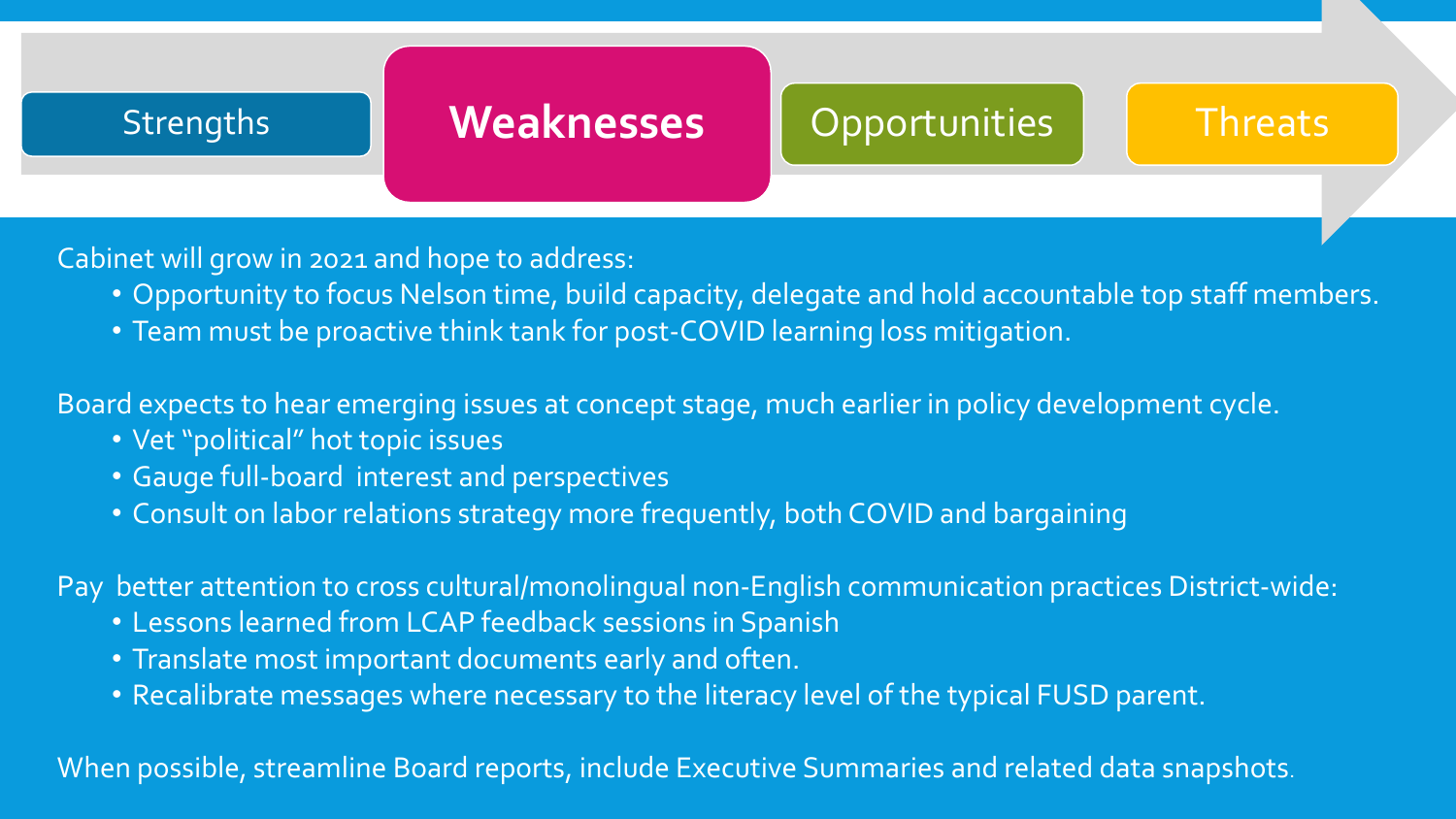### Strengths Weaknesses **Opportunities** Threats

Additional comprehensive supports for students in **Alternative Education** settings:

• New Ventura and 10<sup>th</sup> campus / World class facility/ Comprehensive supports/ New instructional delivery models

•Creation of an Office of External Partnerships:

- Funding support for community projects via foundation
- Increased access to student internships
- Increased opportunity for governmental engagement
- Comprehensive grant writing for systemic projects

Leadership reorganization to create opportunities for additional efficiency/effectiveness.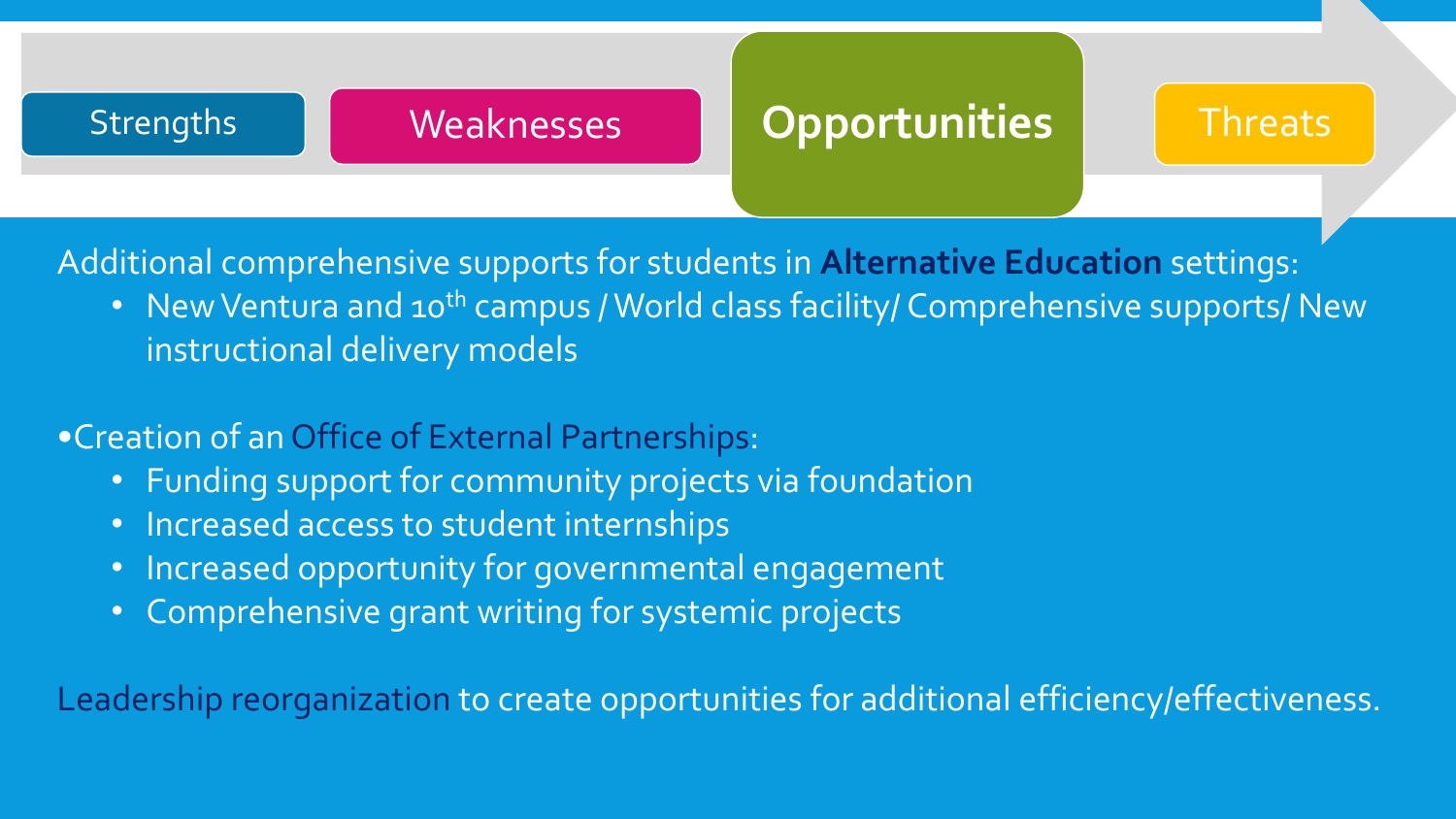## Strengths Weaknesses **Copportunities** Threats

**Ongoing impacts of COVID-19** impacting stakeholders/ responsible entities.

- Return to school timelines and protocols
- Assessing and supporting student learning loss
- Additional need for social-emotional support services
- COVID testing protocols and potential vaccine dispersal
- Potential budgetary impacts due to underlying economic factors.
- Decline in student progress and readiness for post FUSD world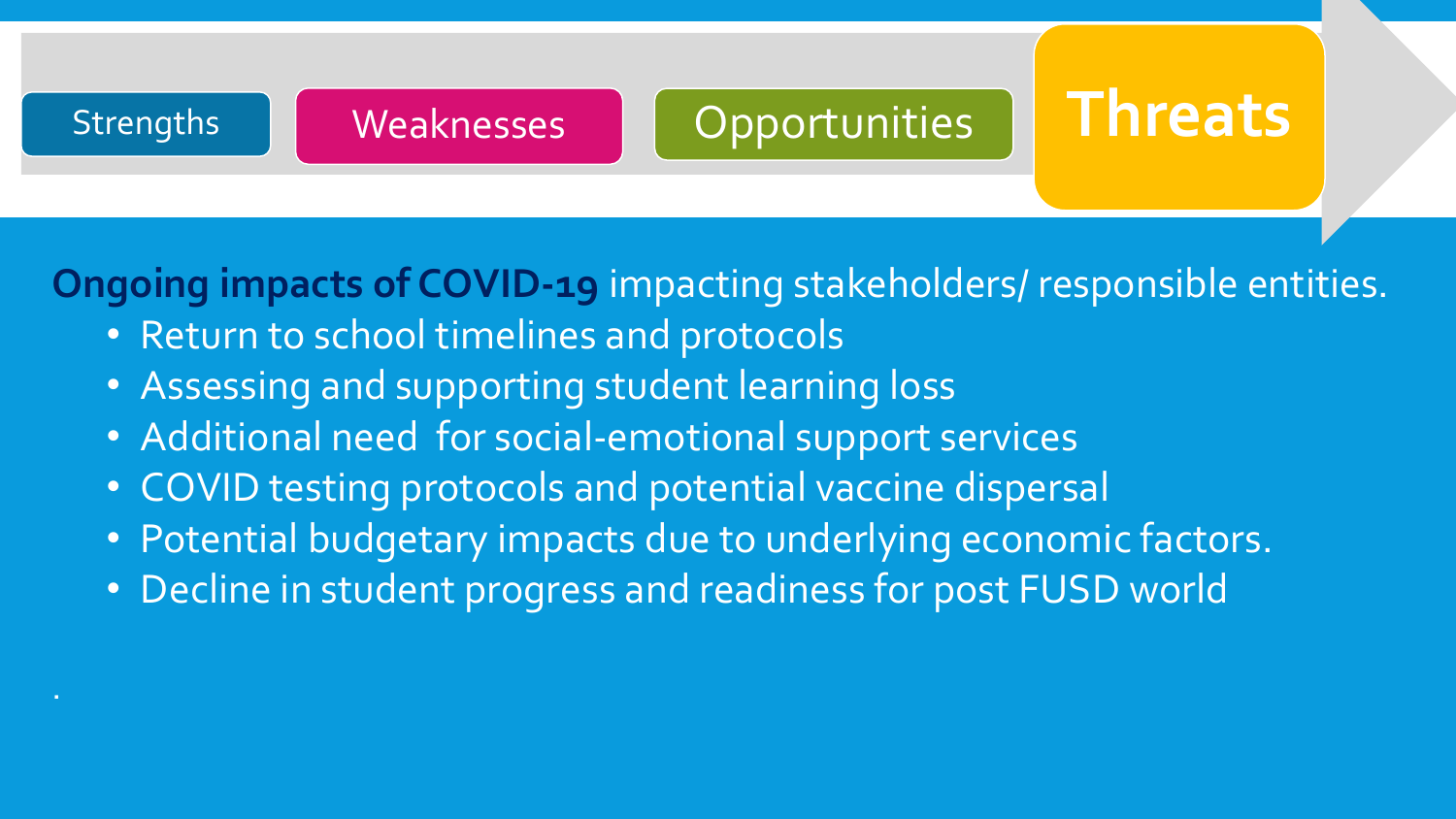PROGRESS SUMMARY 2019-20 FUSD GOALS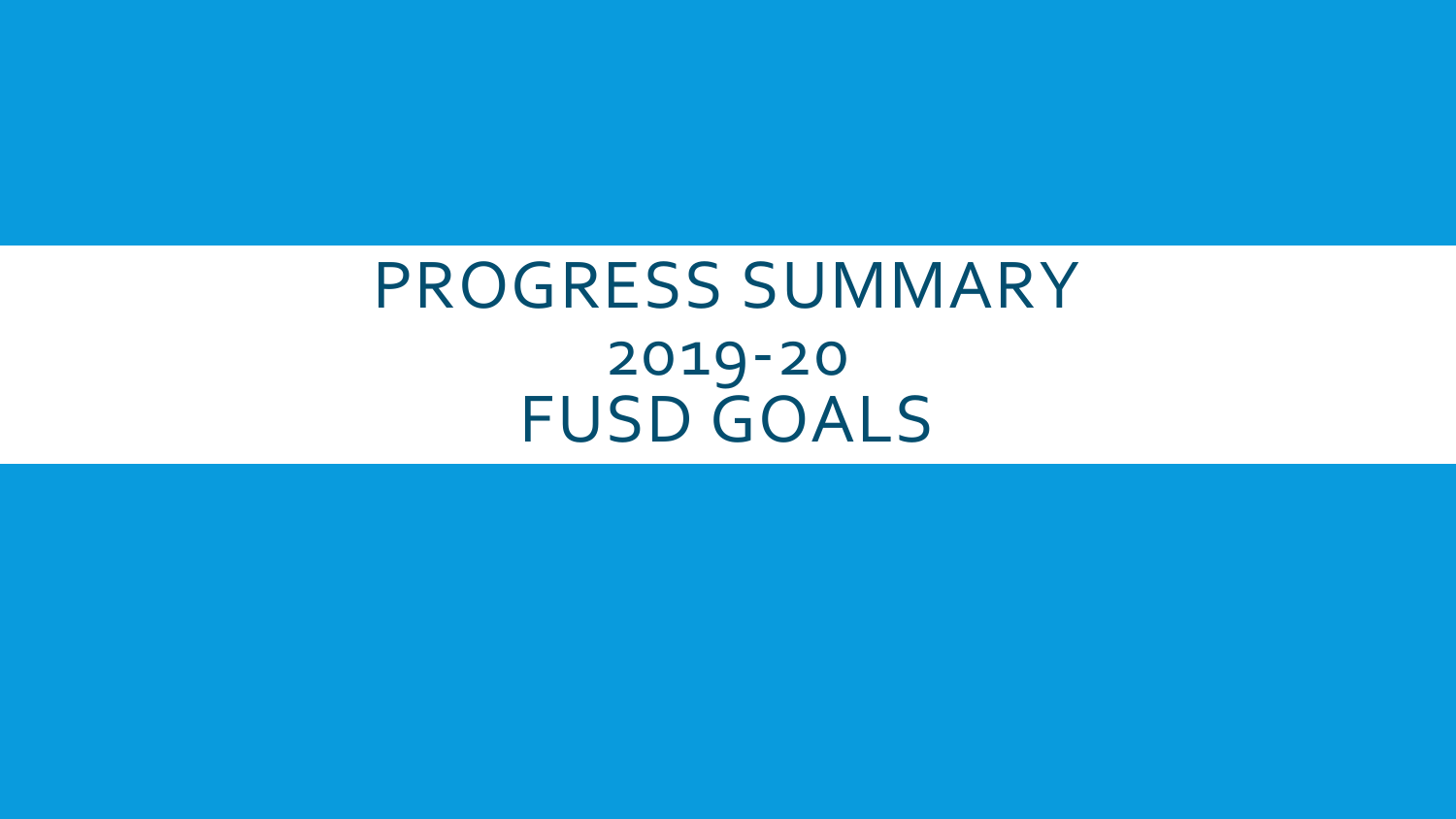**Deliver Mission, Vision, Values and Goals document that provides Trustees ample opportunity to comment at various points in the development process.** 

• Conduct focus groups (parents, students, staff) "How to make Strategic Plan effective operational tool".

• Draft - present measurable objectives for Cabinet and Board of Education review

• Establish priorities to guide 2021-2022 program and resource development

• Develop 5-year Strategic Plan with annual goals with clearly measured metrics and equity metrics clarified with all stakeholders, including the public.

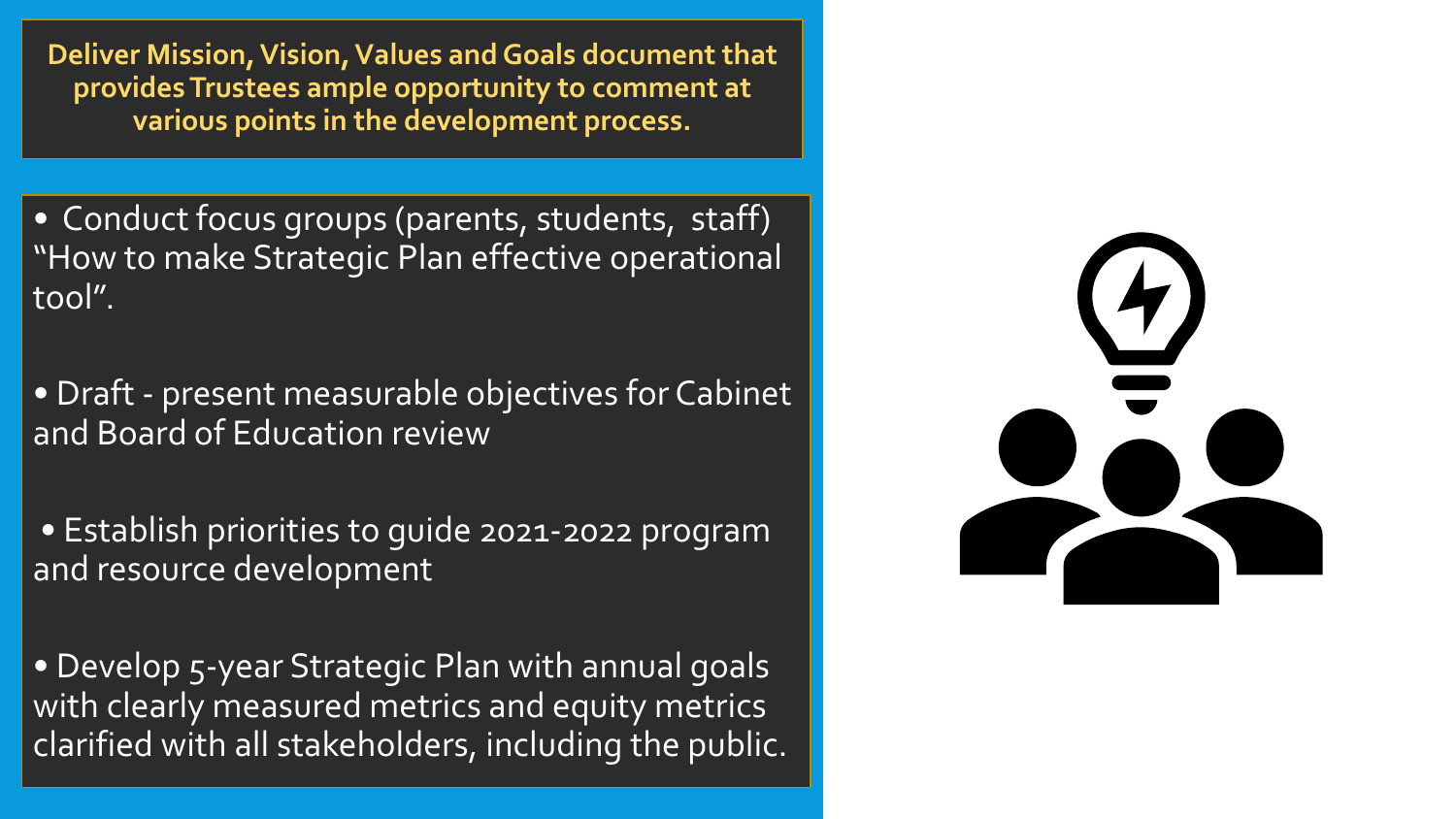**Increase Fresno Unified School District's workforce and programs so that they are reflective of our student population.** 

• Continue to review personnel policies and practices to ensure they advance Board goal of workforce that fully reflects the student population.

• Consider special education needs/experiences in review of diversity and inclusion practices.

• Consider diversity within specialty programs and work to address barriers to participation.

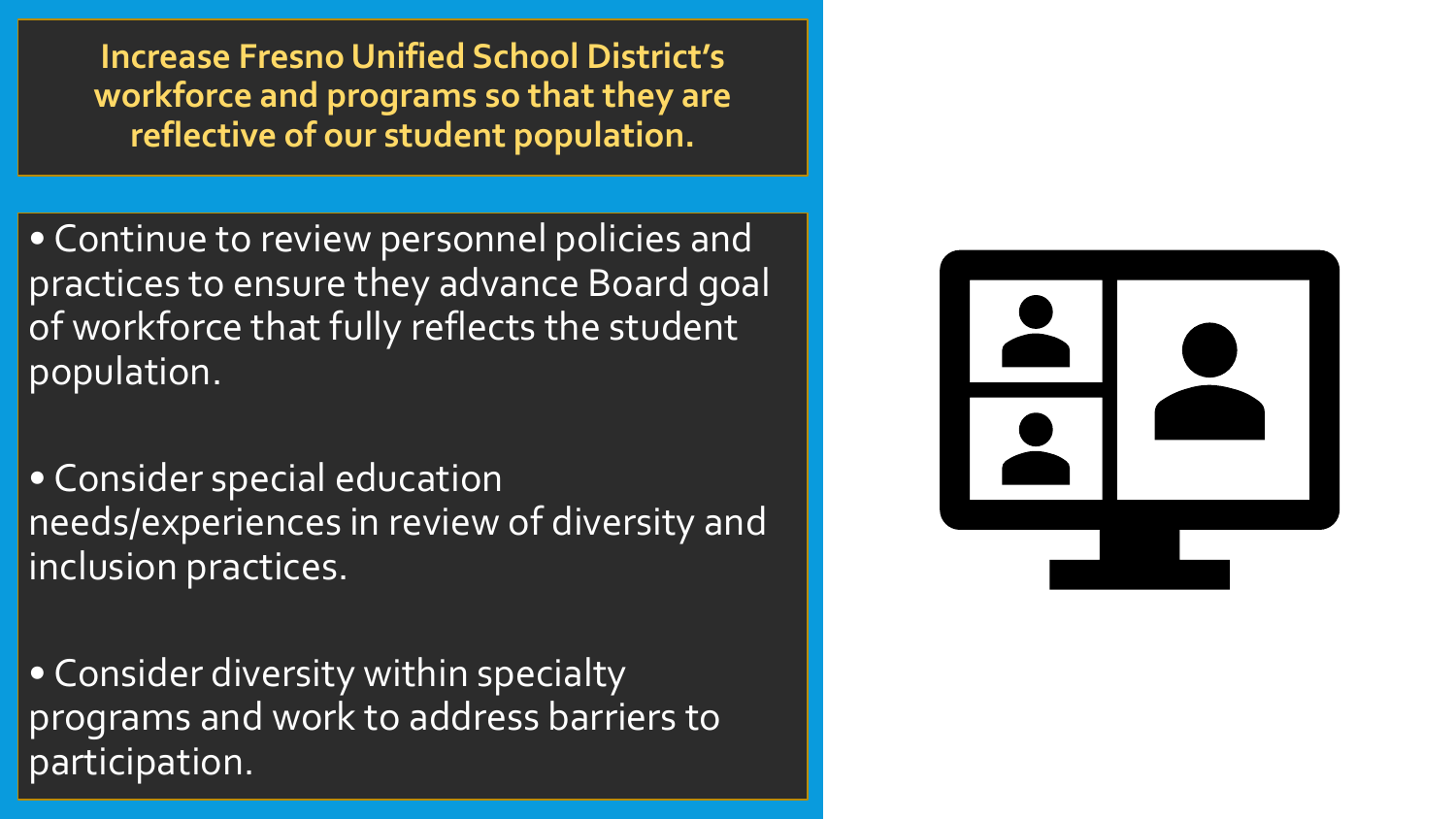**Address communication and customer service deficits, especially within Special Education** 

• Complete reorganization plan by 2021/22 school year to place customer-facing areas of FUSD under one umbrella to receive customer service training and create a one-stop shop

• Ensure reorganization provides necessary supports for those student populations chronically underserved: SPED, African American, English Learners, Foster, and Homeless youth.

• Complete assessment of Spanish and Hmong translation requirements for equity with solution to Trustees (may require budget prioritization) .

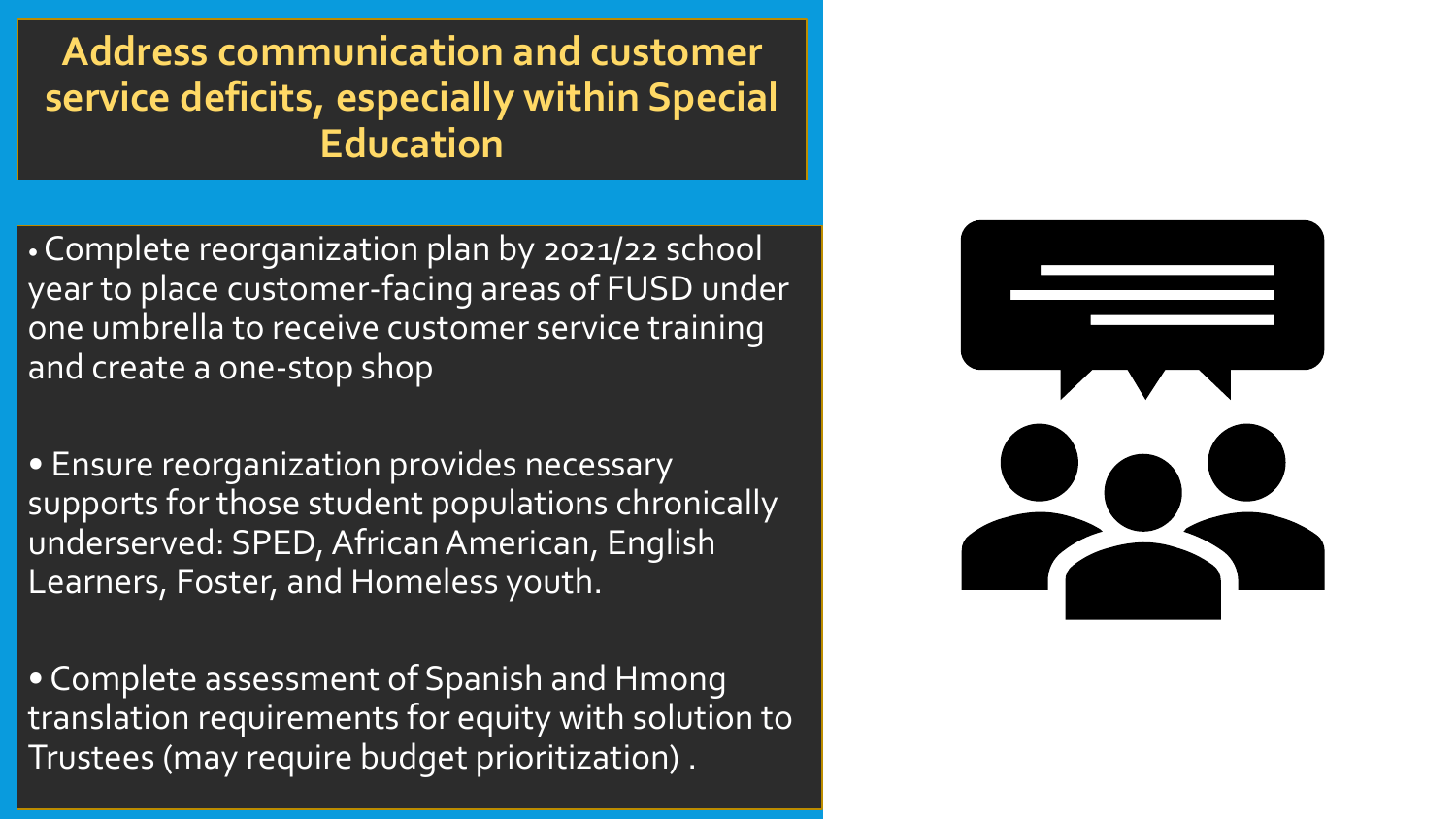Maintain Fiscal Stability - Continue to have a fiscally sound district with great credit rating

• With the ROI study, direct and redirect resources to areas that produce the greatest student outcomes

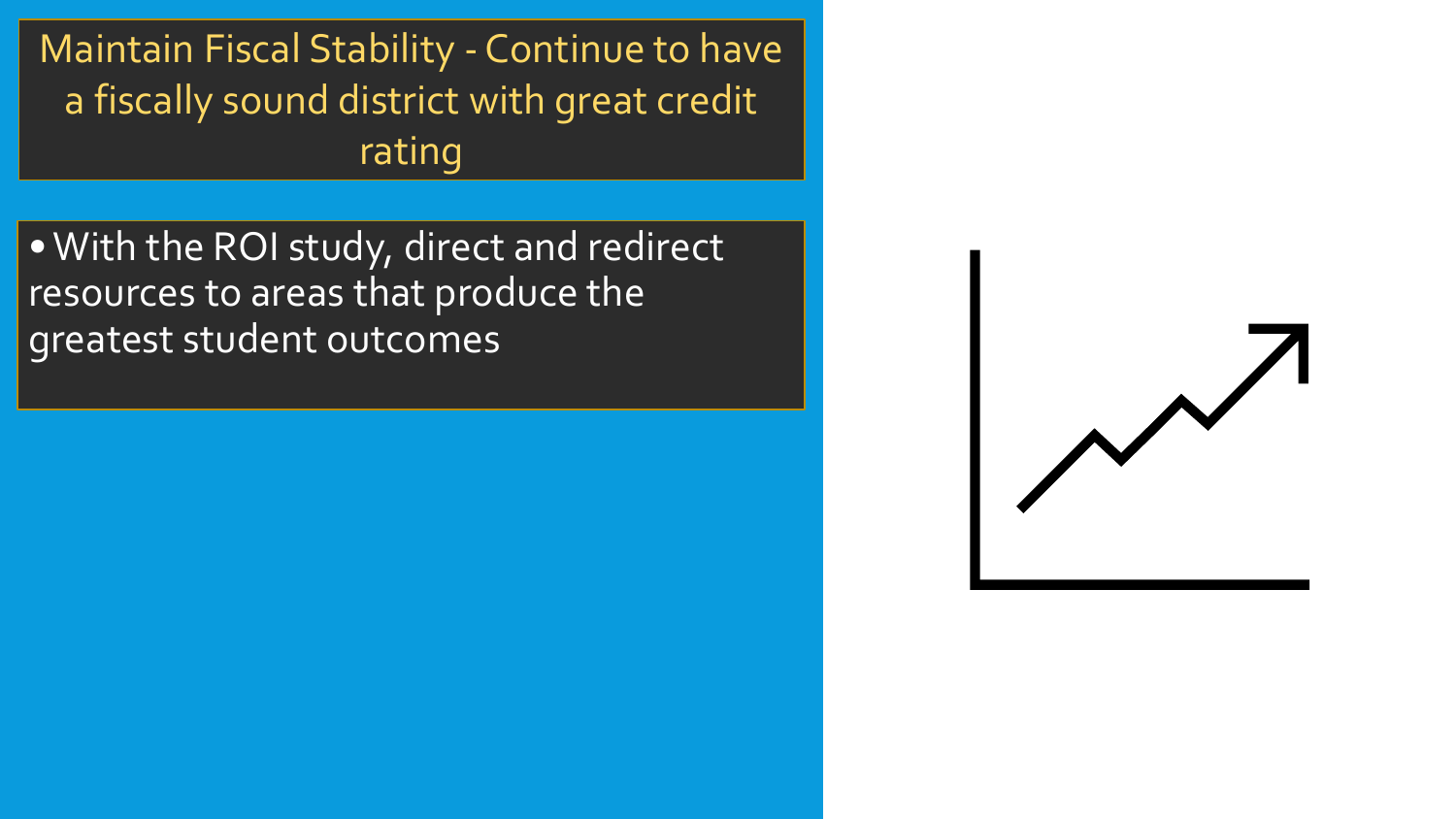Fine-tune Communication with Trustees. Ensure accurate and timely critical incident information is available to Trustees.

•Finalize/agree on a clear communication plan/strategy to provide information to Trustees on all aspects of FUSD with "no surprises" expectation

•Work on better scheduling

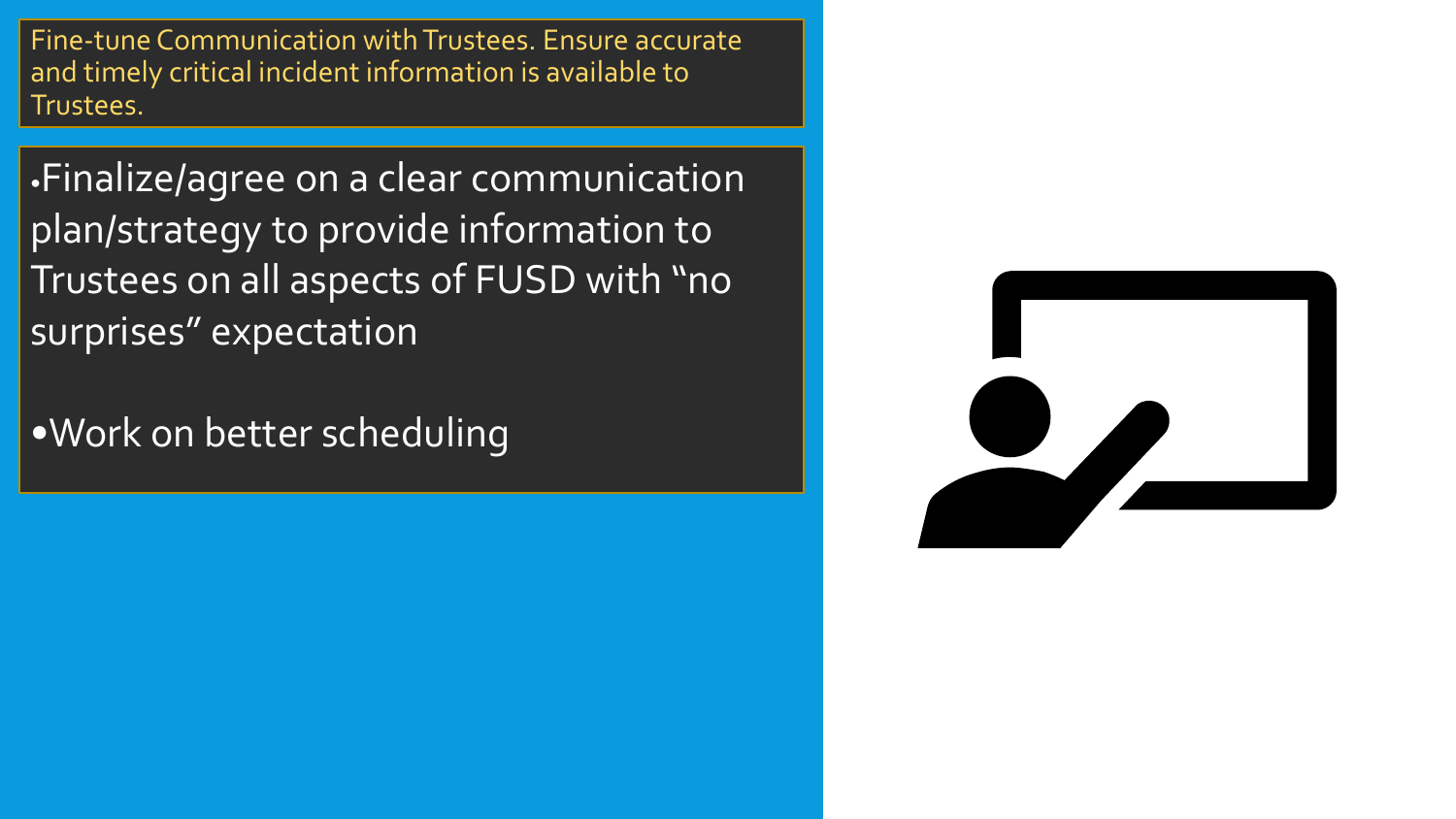Grow Cabinet structure and team committed to excellence and accountability - More consistently holding senior leaders accountable for actions, or inactions, through written documentation

• Complete reorganization plan by start of 2021/22 school year

• Continue to refine, establish and maintain accountability structures for leadership action and inaction, progressing toward a culture of full accountability.

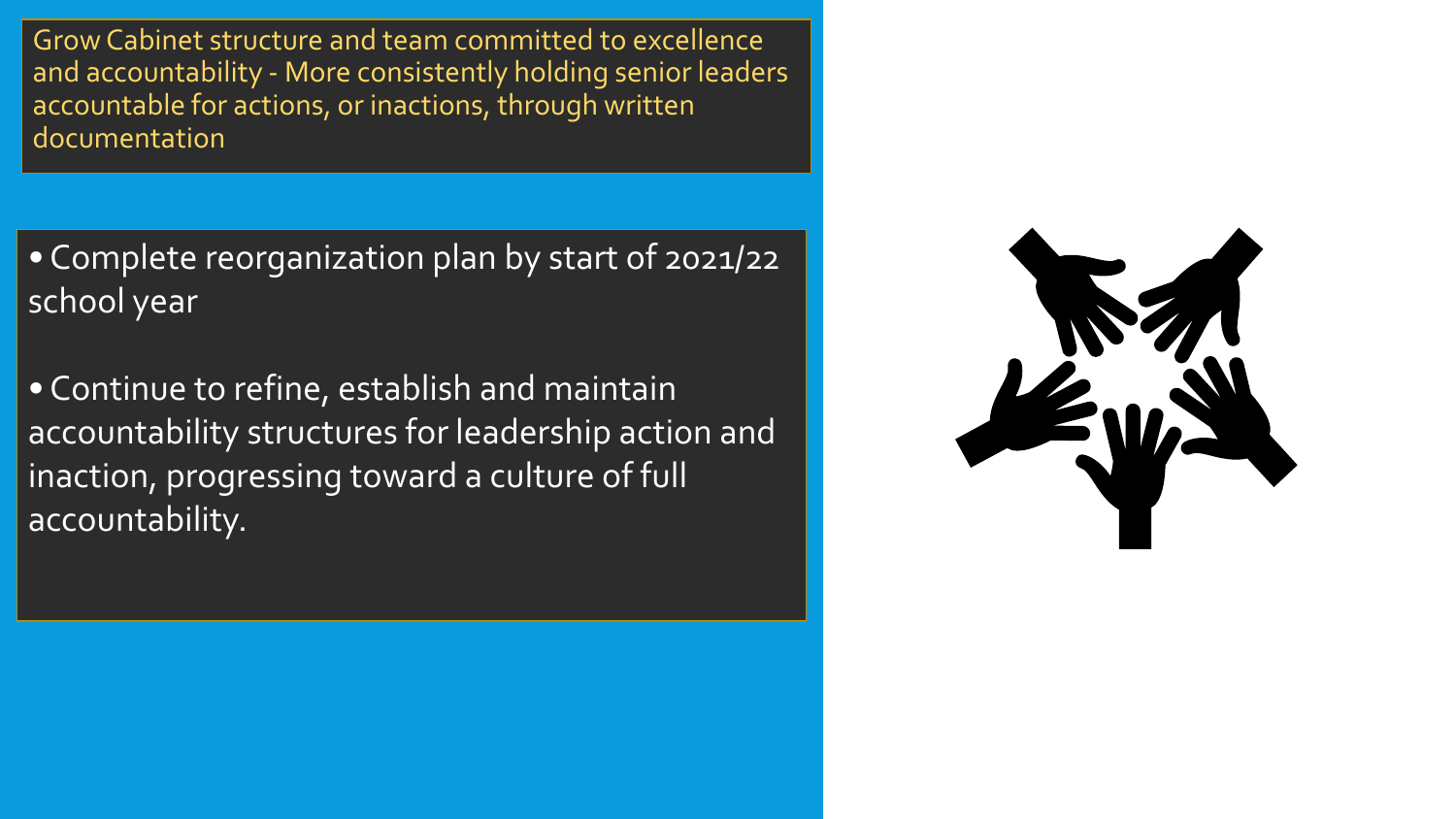Continue to provide reliable student growth and performance data, accompanied by program options to improve outcomes

•Begin studies to understand COVID-19 impact on student groups - implement targeted interventions aimed at improving outcomes

• Utilize ROI analysis, as available, to direct/redirect funds to programs with biggest impact and most cost effective

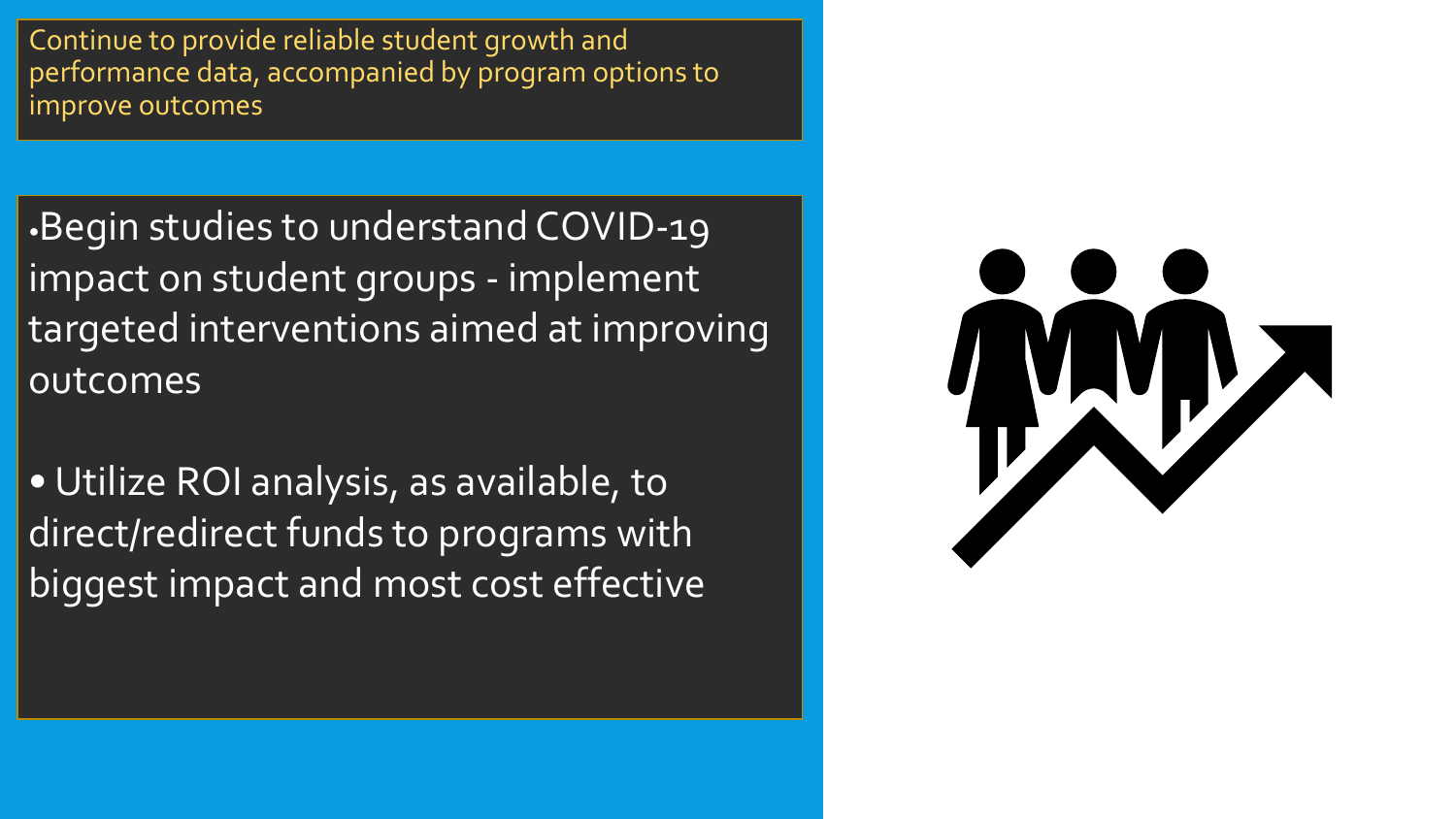**Implement plan to provide facility equity throughout our schools.**

• Continue to update Board regularly on Facilities Program

•Bring identified Grant recommendations to fund projects to free up Bond resources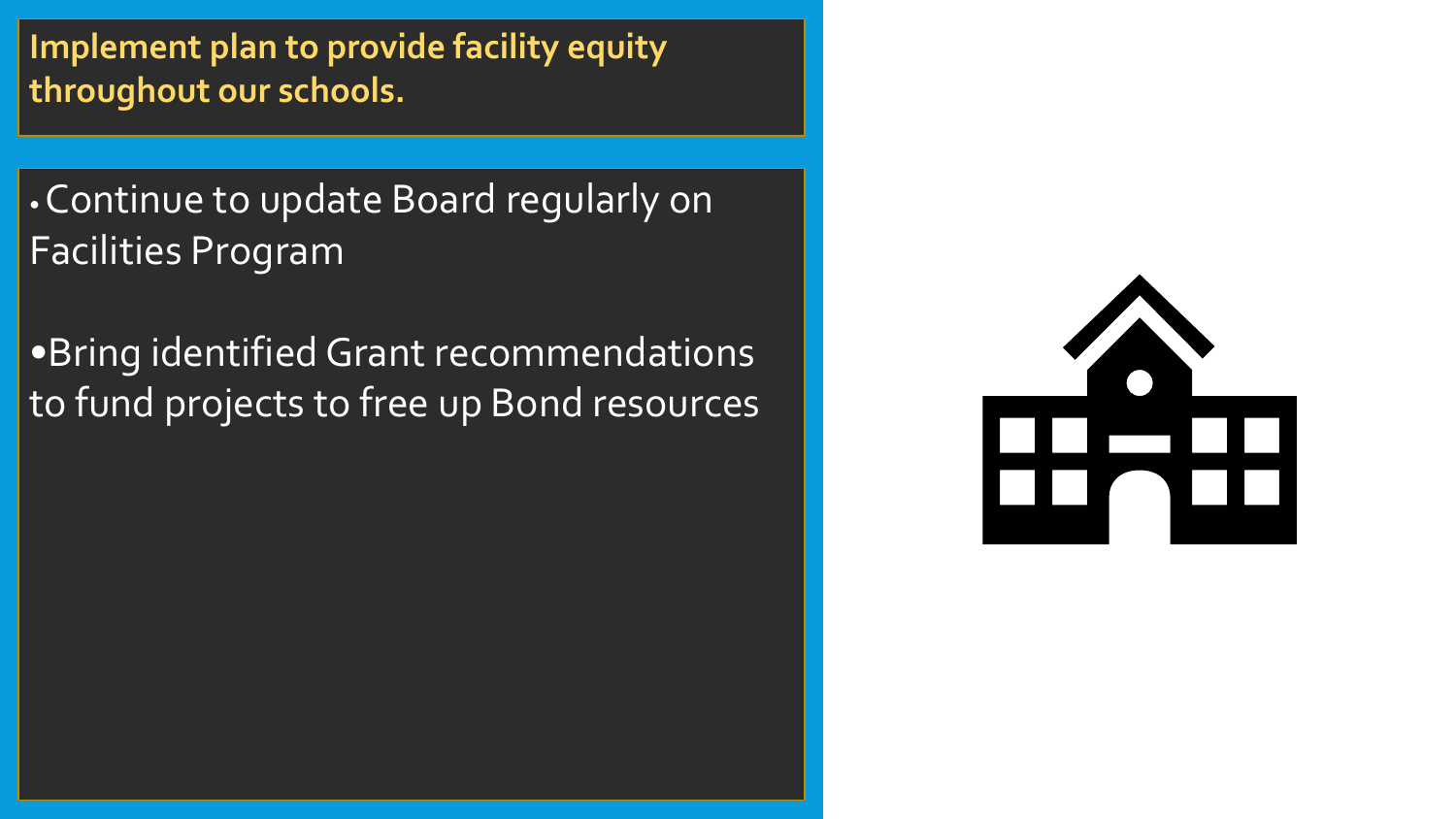### **WHAT BOARD CAN EXPECT FROM ME:**

- Personal and professional best, everyday, including unquestionable work ethic
- Engage all seven trustees universally, with dignity and respect
- Represent FUSD with honesty, integrity, kindness, and executive presence
- Share with transparency to the extent of my knowledge
- Work to know, fulfill Trustee interests to better support FUSD kids
- Work to know and fulfill community and constituent aspirations as possible
- Work for equity across the system in every respect
- Assist Trustees to be an effective and stable governance team
- Advise when requests should come before the entire board
- Keep open, brief, regular communication regular, goal within 24 hours
- Be politically savvy without personally engaging in political behavior outside my sphere
- Carry out every board-issued policy directive that is legal, ethical, and within my authority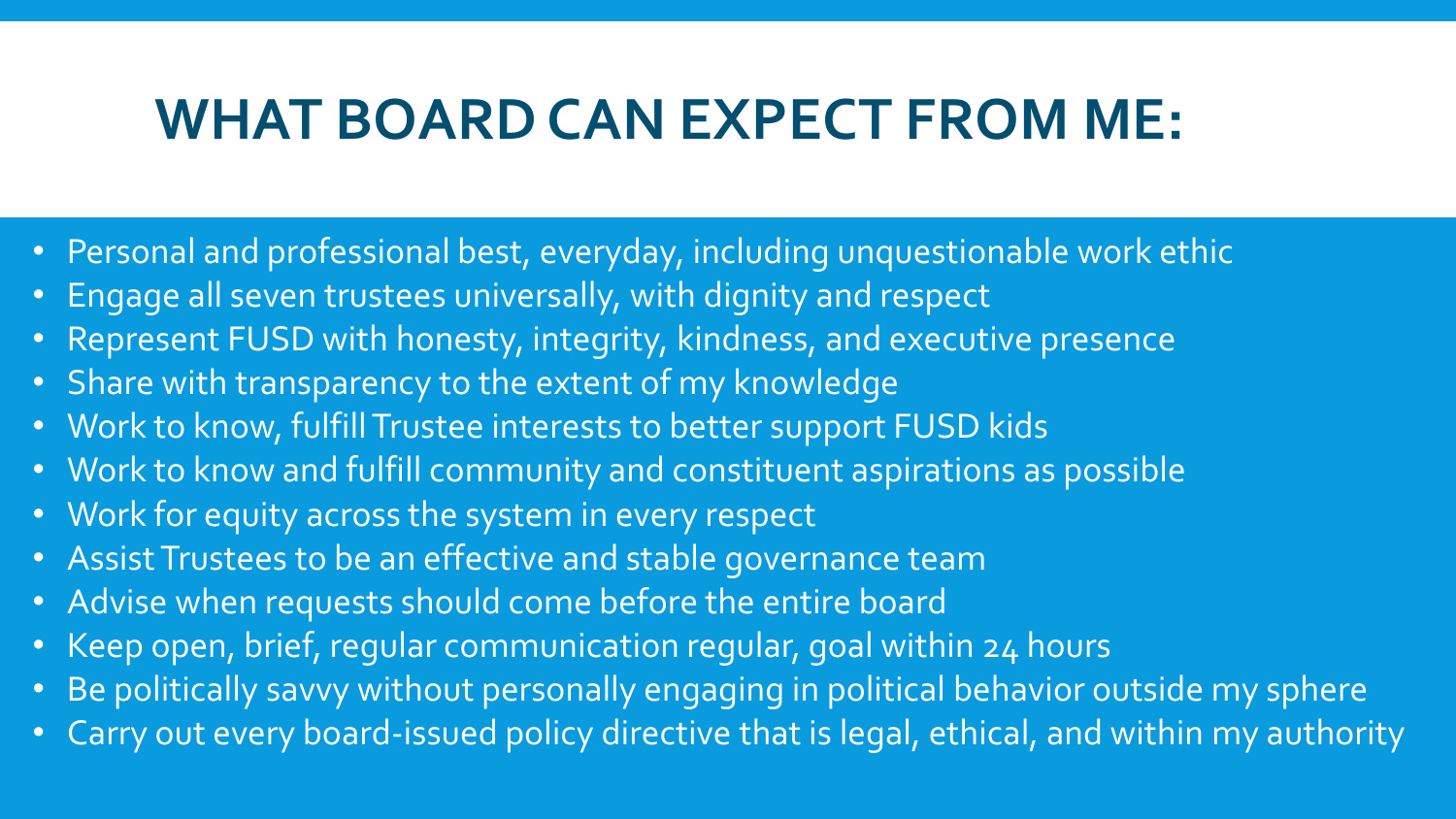### **WHAT I ASK OF YOU -TRUST AND SUPPORT:**

- Trust that I will engage in behavior that benefits FUSD, our kids, and long-term sustainability fiscally and professionally, and remain open to your regular feedback in this regard
- Withhold formation of firm conclusions (from parent and community) until staff discussion Share remarks/concerns regarding inaccuracy or insufficiency with staff before open session
- No intentional "gotcha" surprises in either direction of the governance team
- Understand mistakes will occur, staff will own them and correct them, and honor accountability expectations defined by Trustees
- Work collaboratively with all staff, and fiscal concerns directed through me or our office
- Sideline some low priority initiatives to better streamline and sustain high priorities
- Consider Trustee emotional tone, public remarks, and visible behaviors set the weather for our entire system of 10,000 employees and 74,000 students as well as the community's perception of us as an entity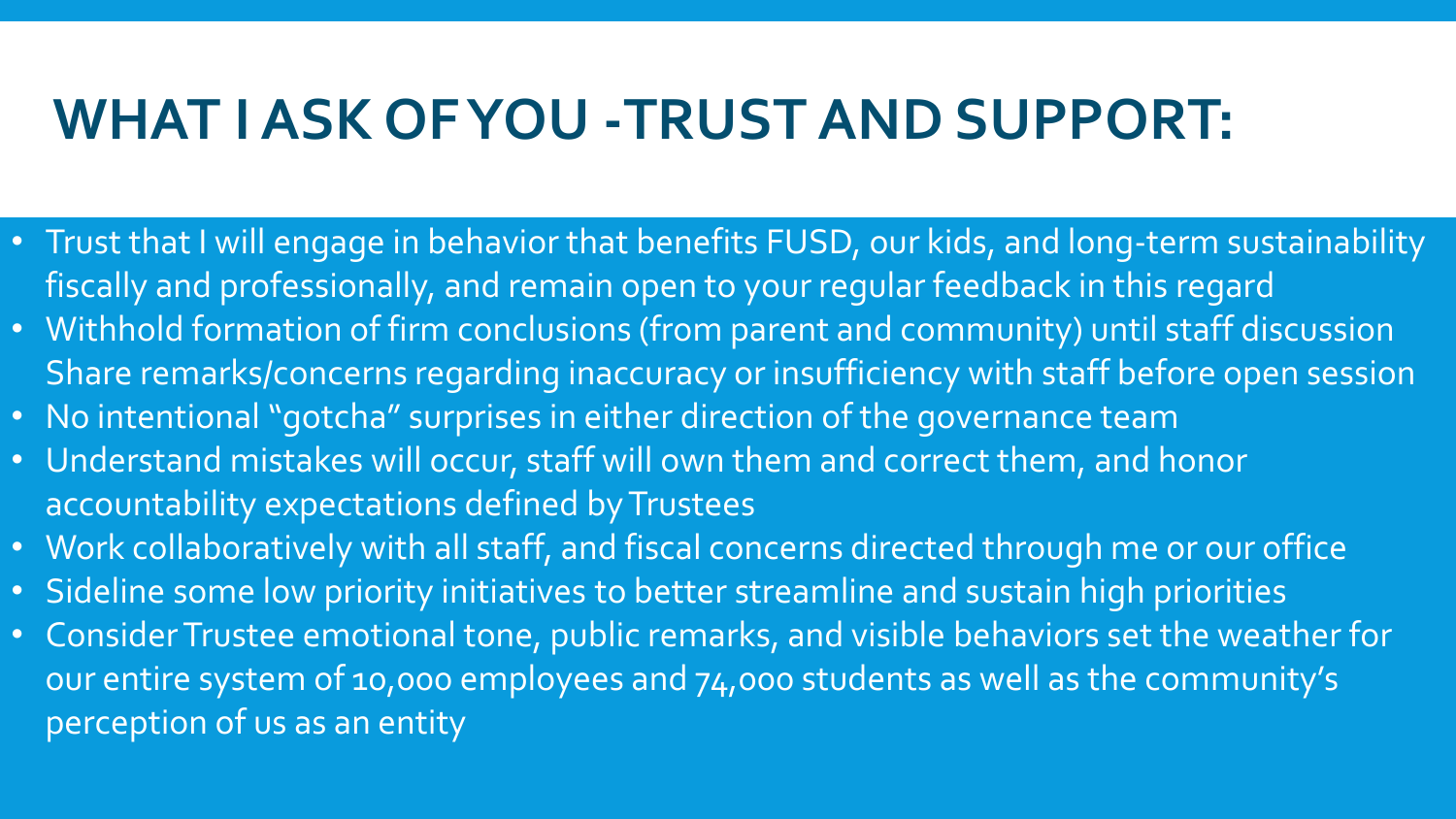DISCUSSION – BOARD DESIRED 2021-22 FUSD GOALS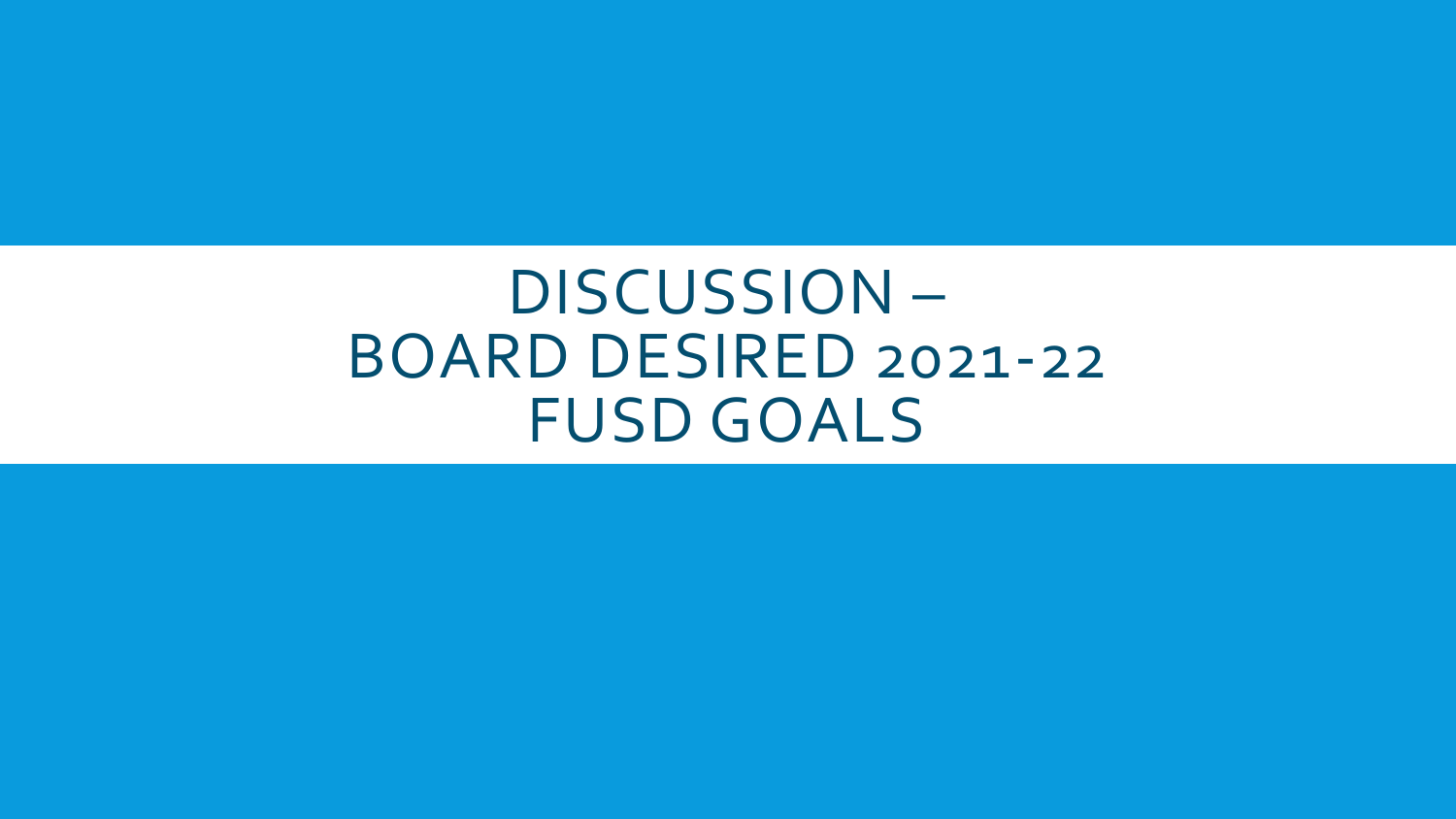### **GOALS DISCUSSED IN EVALUATION**

❑**Academic Loss Recovery**

❑**COVID return to school actions**, communication, negotiations, trust building

❑**Consistent messaging** with County and Region, clarity in Board communication, conciseness valued

❑**Inclusion, Equity, Access in all activities** (communications, programs, resource allocation)

❑**Fiscal Health**

❑ **Operationalization of Strategic Plan**